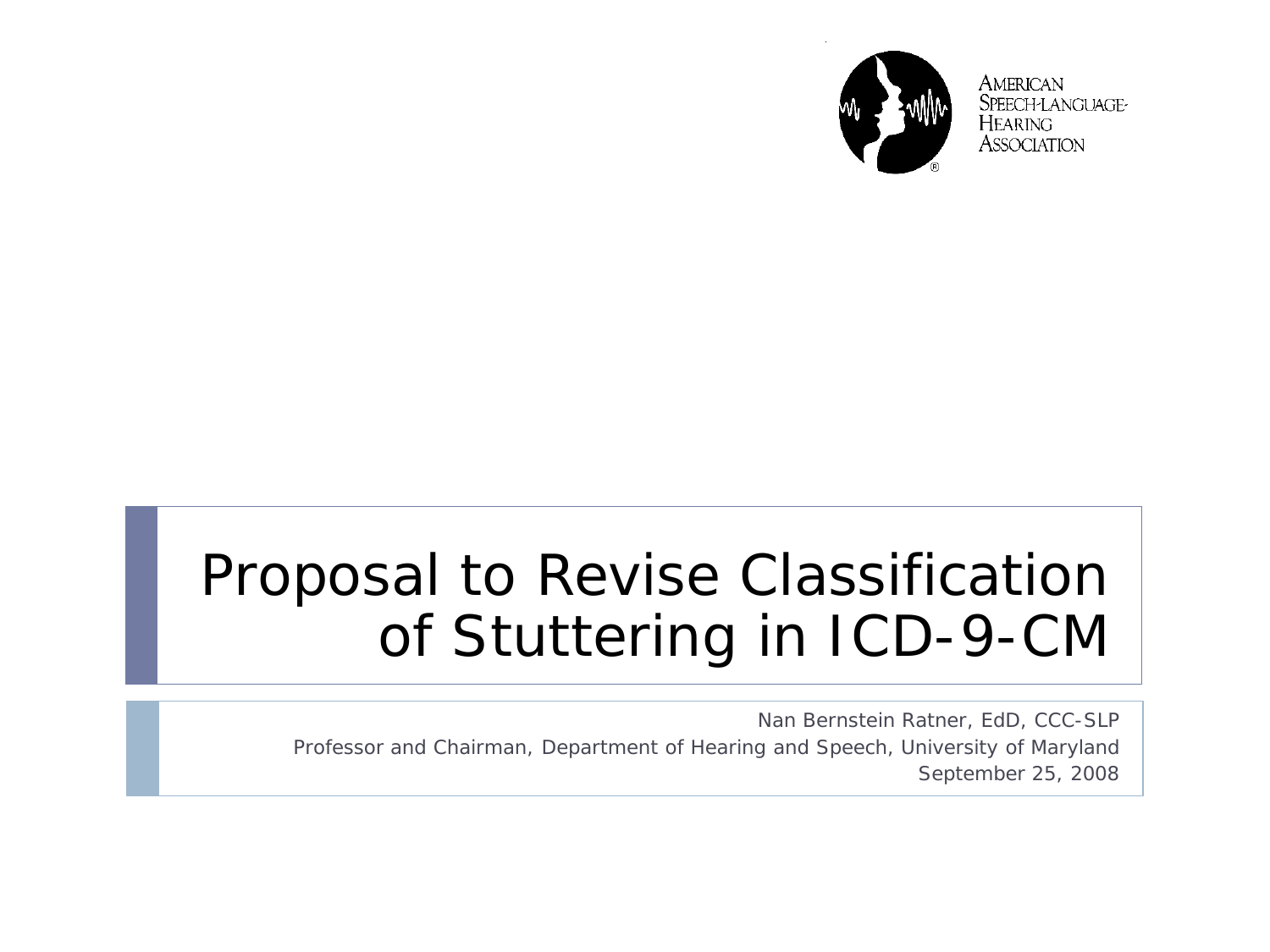# What is Stuttering?

▶ Stuttering affects the fluency of speech. It begins during childhood and, in some cases, lasts throughout life. The disorder is characterized by disruptions in the production of speech sounds, also called "disfluencies."

□ <http://www.asha.org/public/speech/disorders/stuttering.htm>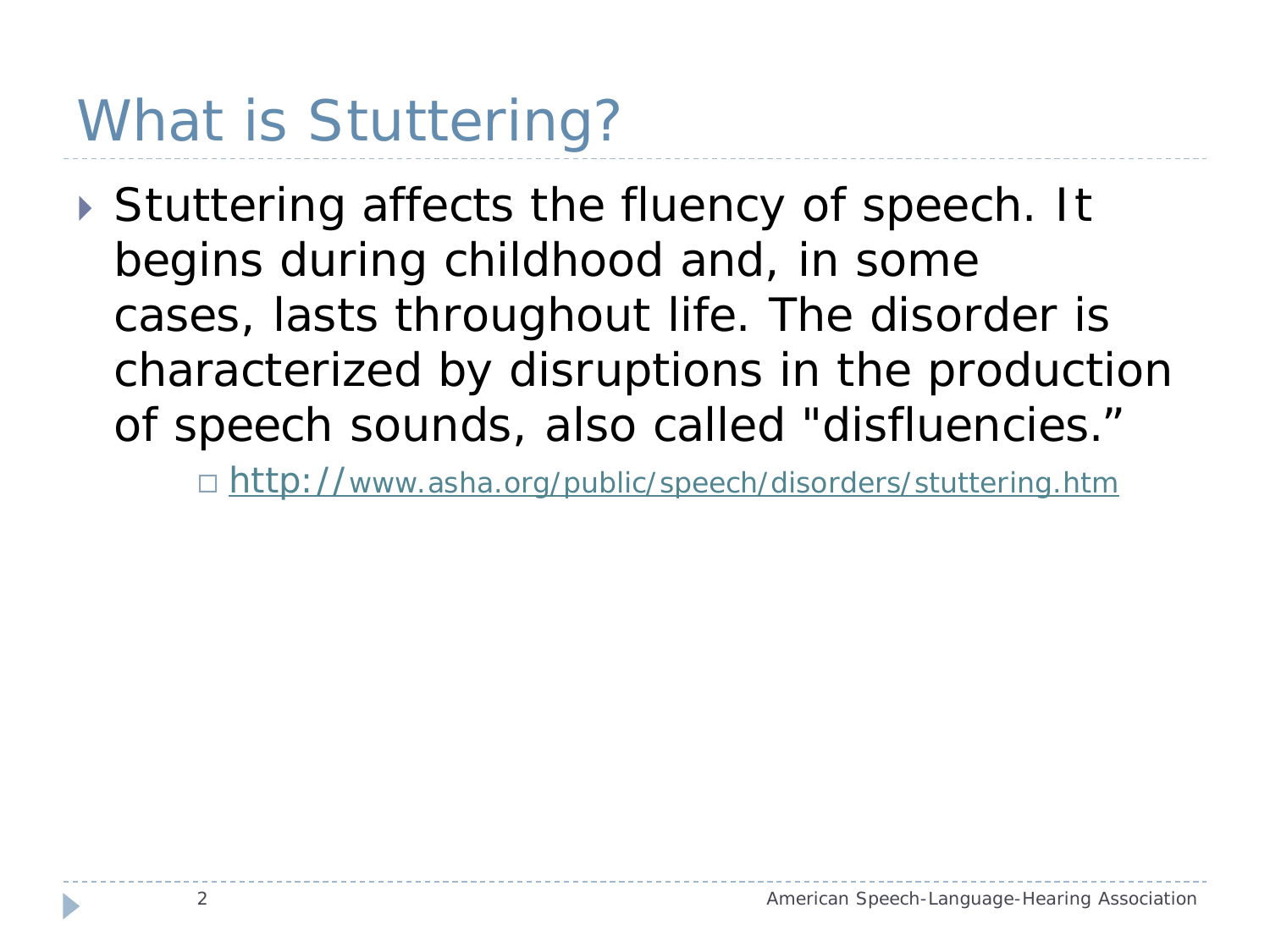# National Institutes of Health

 "Whereas at one time the major cause of stuttering was thought to be psychogenic, this type of stuttering is now known to account for only a minority of the individuals who stutter. Although individuals who stutter may develop emotional problems such as fear of meeting new people or speaking on the telephone, these problems often result from stuttering rather than causing the stuttering."

□ [http://www.nidcd.nih.gov/health/voice/stutter.htm#what](http://www.nidcd.nih.gov/health/voice/stutter.htm)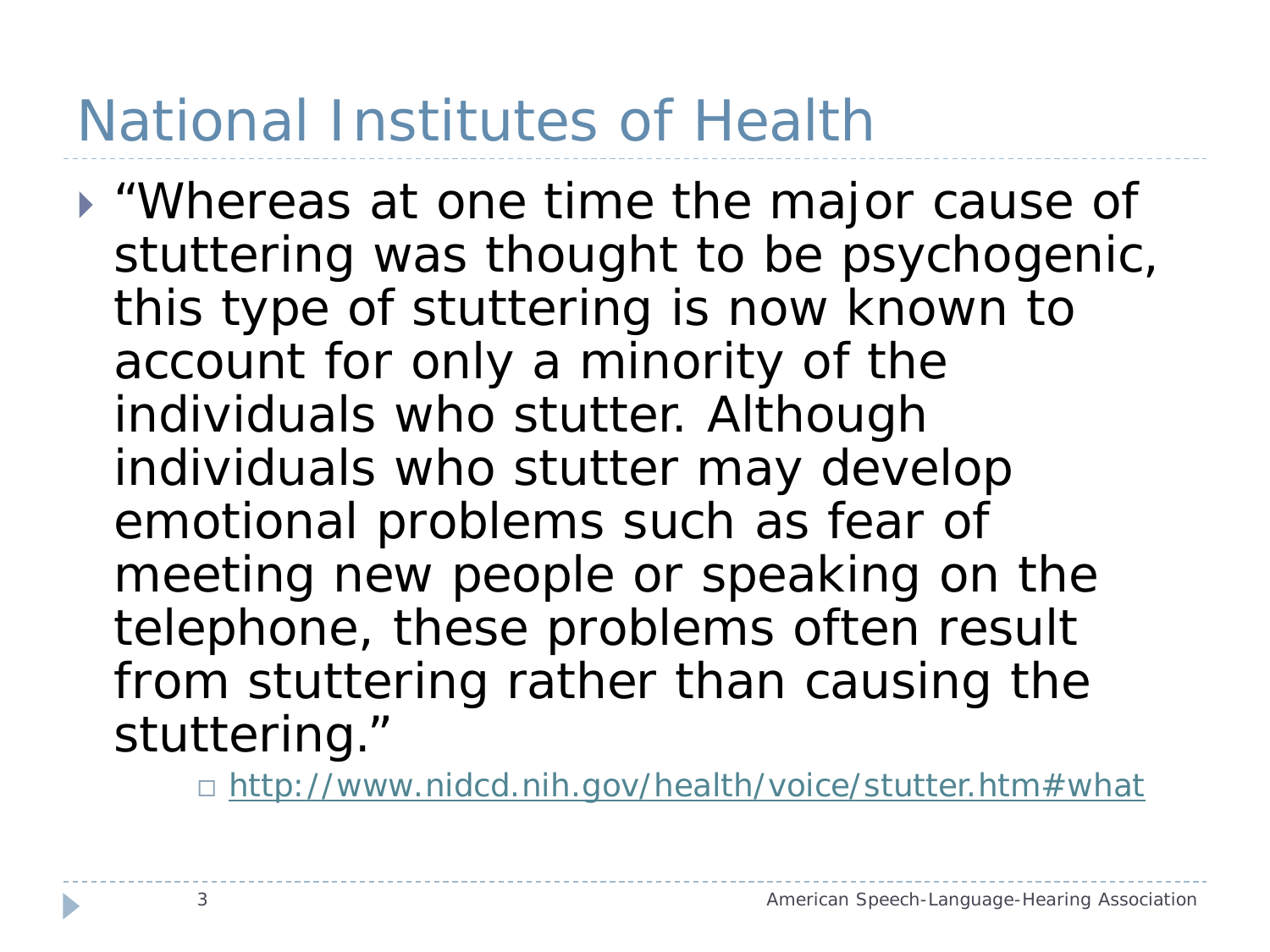# From the National Stuttering Association:

#### ▶ What Causes Stuttering?

The precise cause of stuttering is not known; however, researchers around the world are actively seeking new information about this complex communication disorder. *We know that stuttering is not caused by emotional problems, and it is not a "nervous" disorder.* We also know that stuttering is not the fault of the family, or of the person who stutters.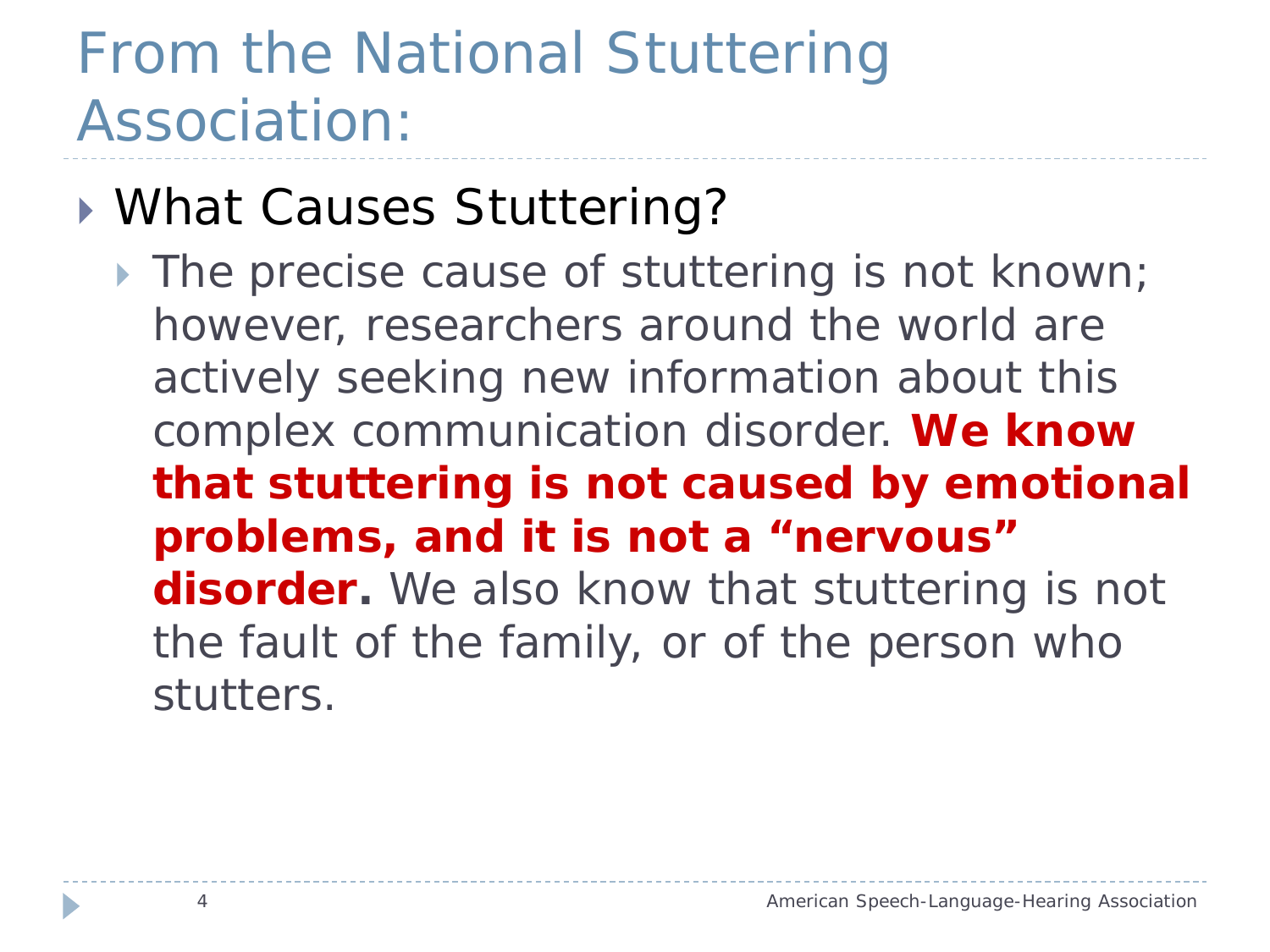# Stuttering Foundation of America

- ▶ Is stuttering caused by emotional or psychological problems?
	- *Children and adults who stutter are no more likely to have psychological or emotional problems than children and adults who do not.* There is no reason to believe that emotional trauma causes stuttering.

□ <http://www.stutteringhelp.org/Default.aspx?tabid=17>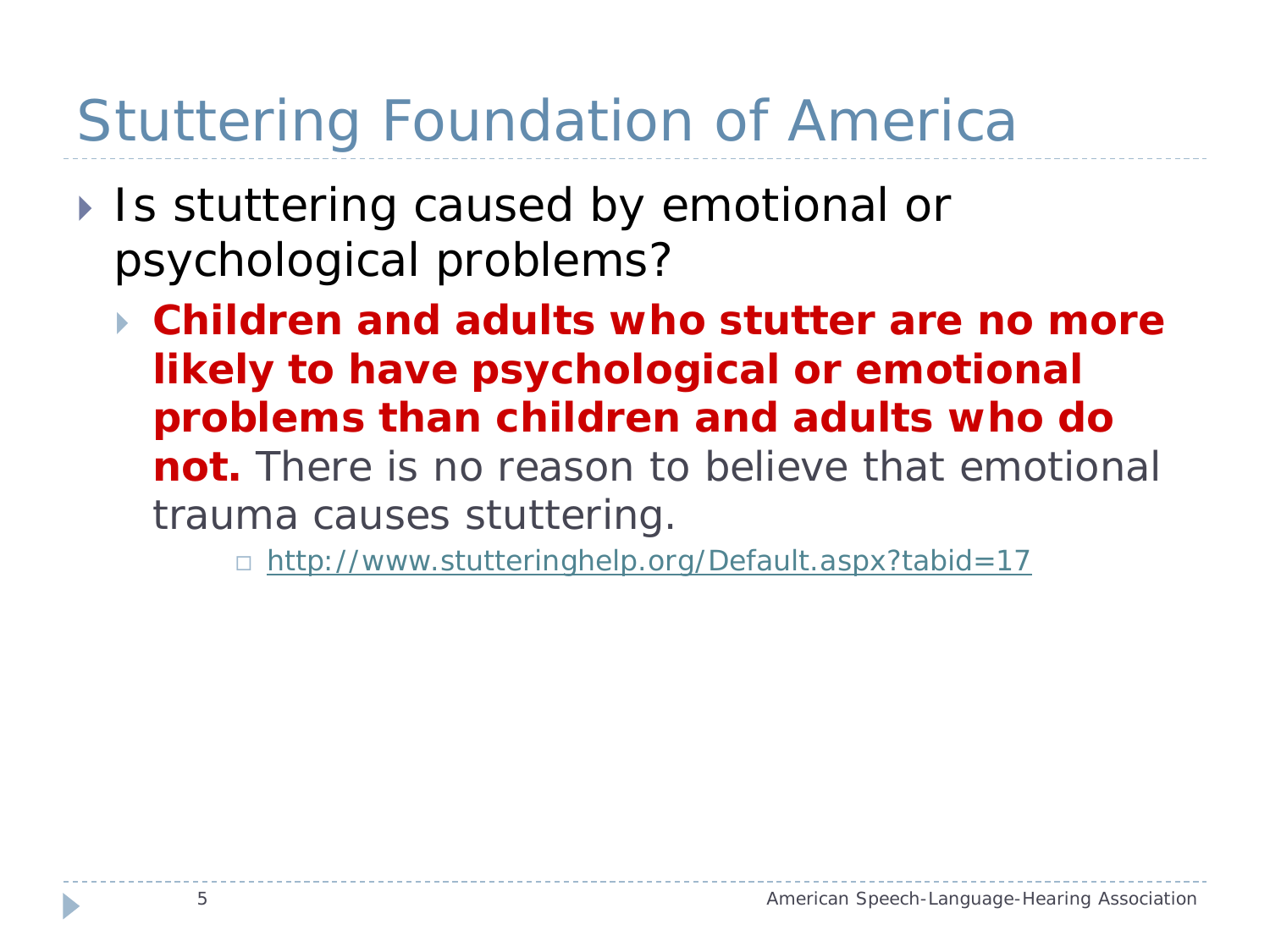#### Current Exclusive Placement

#### ▶ Chapter 5. Mental Disorders (290-319)

▶ 307 Special symptoms or syndromes, not elsewhere classified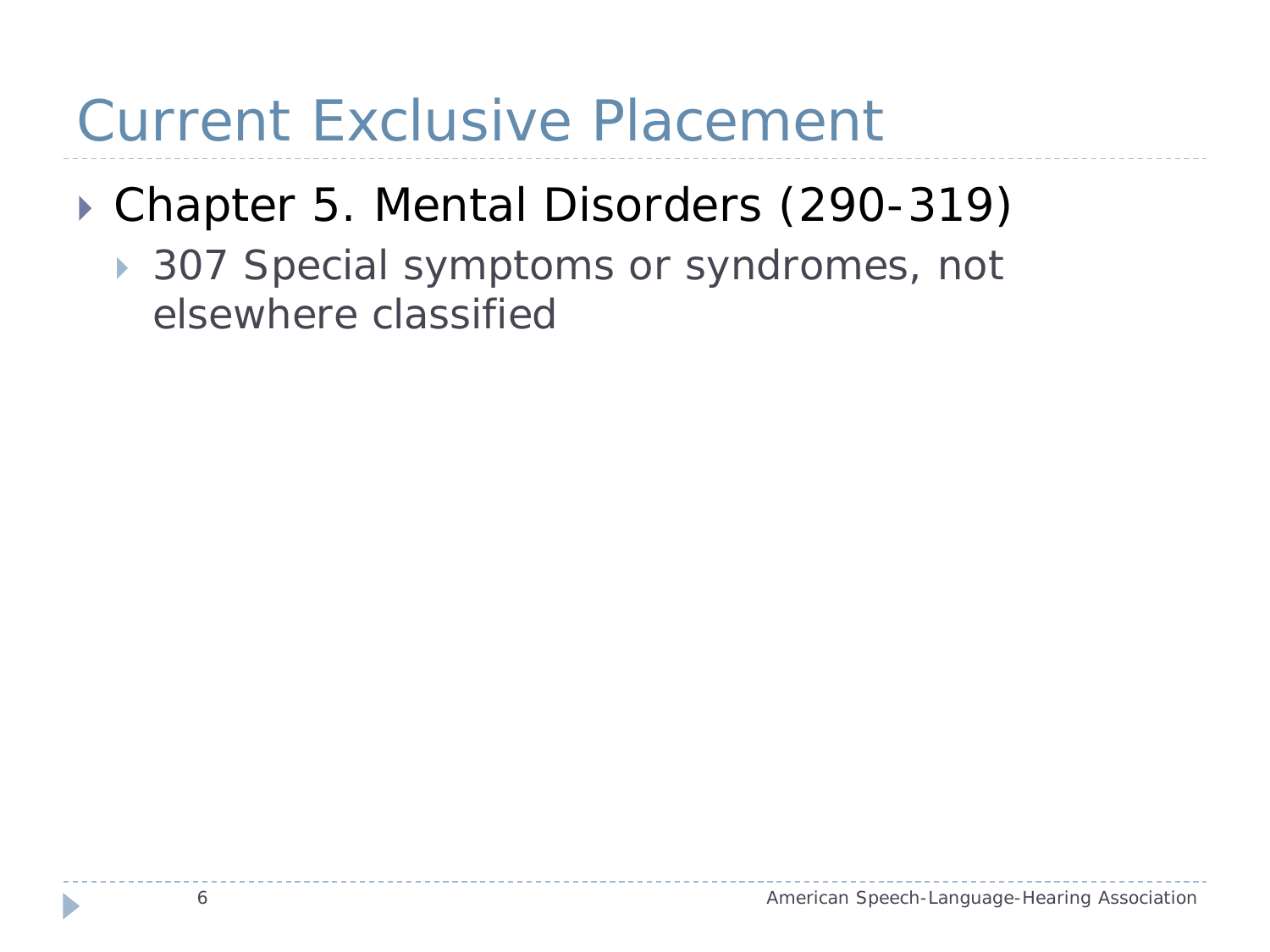#### Current Placement

#### ▶ Diagnosis 307

- Special symptoms or syndromes not elsewhere classified
- **Fig.** This category is intended for use if the psychopathology is manifested by a single specific symptom or group of symptoms which is not part of an organic illness or other mental disorder classifiable elsewhere."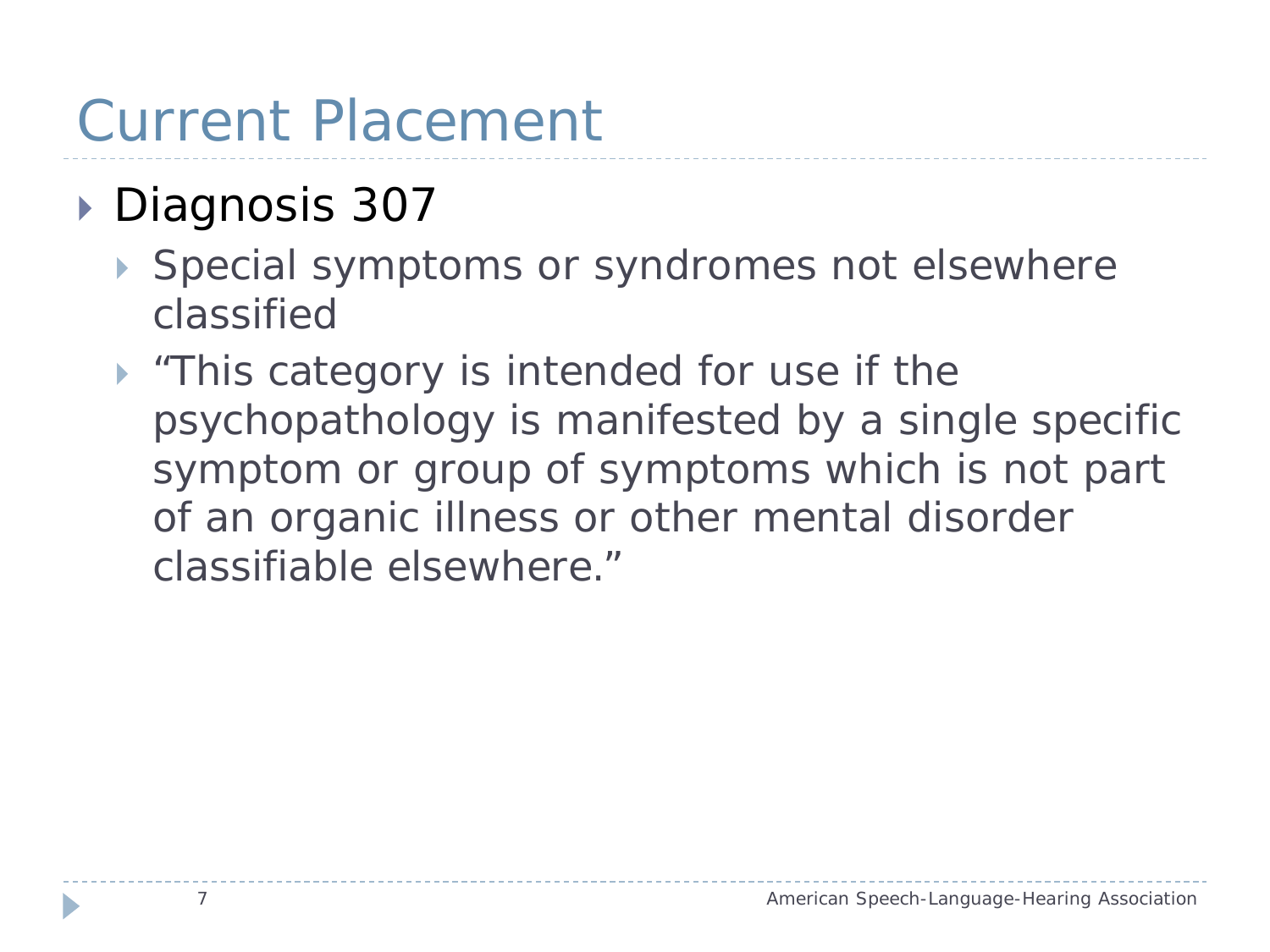# Diagnosis 307 includes:

- Anorexia nervosa
- $\triangleright$  Tics
- Disorders of sleep of non-organic origin
- Other and unspecified disorders of eating
- ▶ Eneuresis
- ▶ Encopresis
- Psychalgia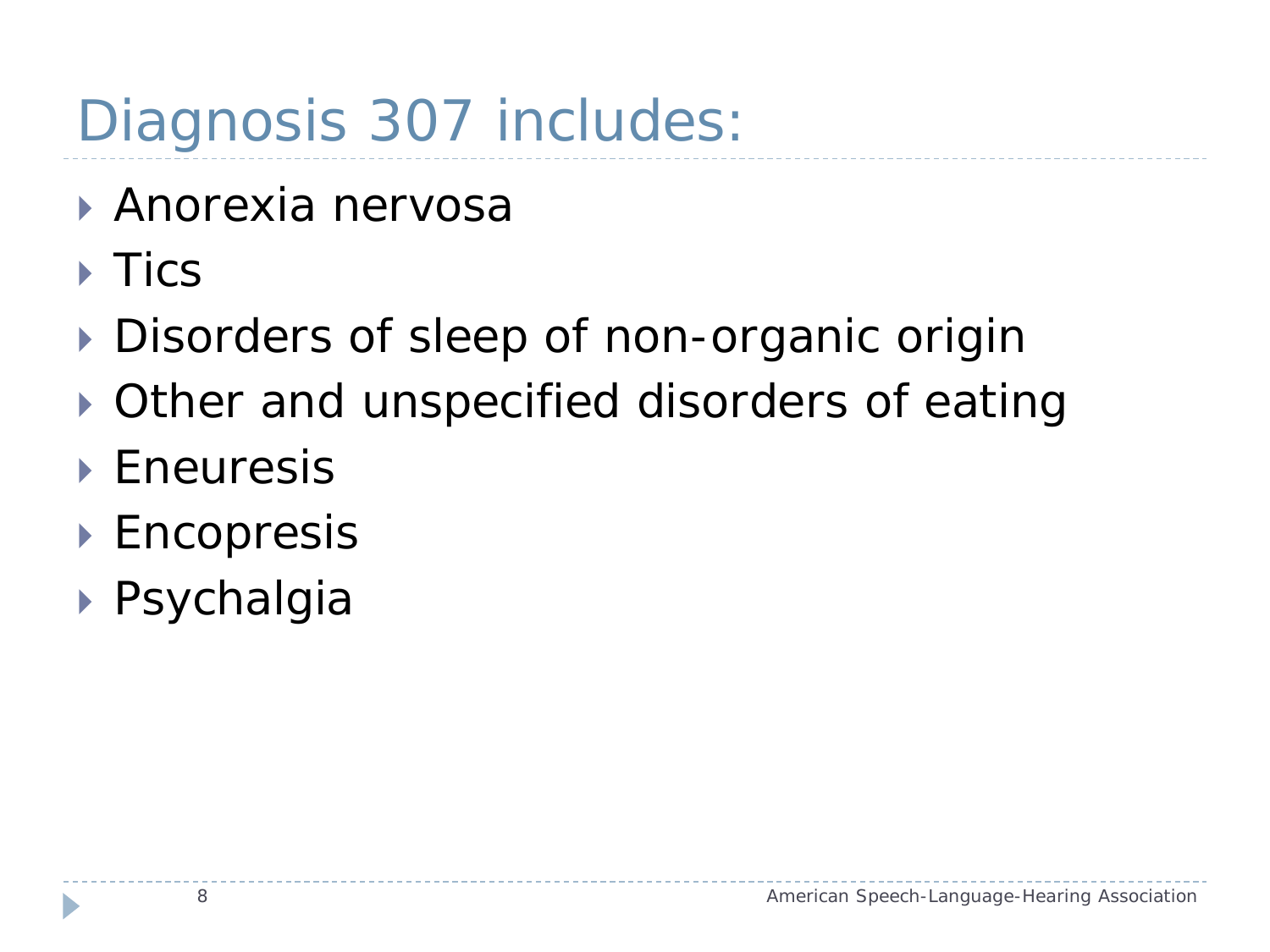# DSM-IV (1994): Stuttering

#### ▶ Stuttering

A disturbance in the normal fluency and time patterning of speech that is inappropriate for the individual's age... Stuttering may occur as a developmental condition in childhood or as an acquired disorder which may be associated with brain infarctions and other brain diseases.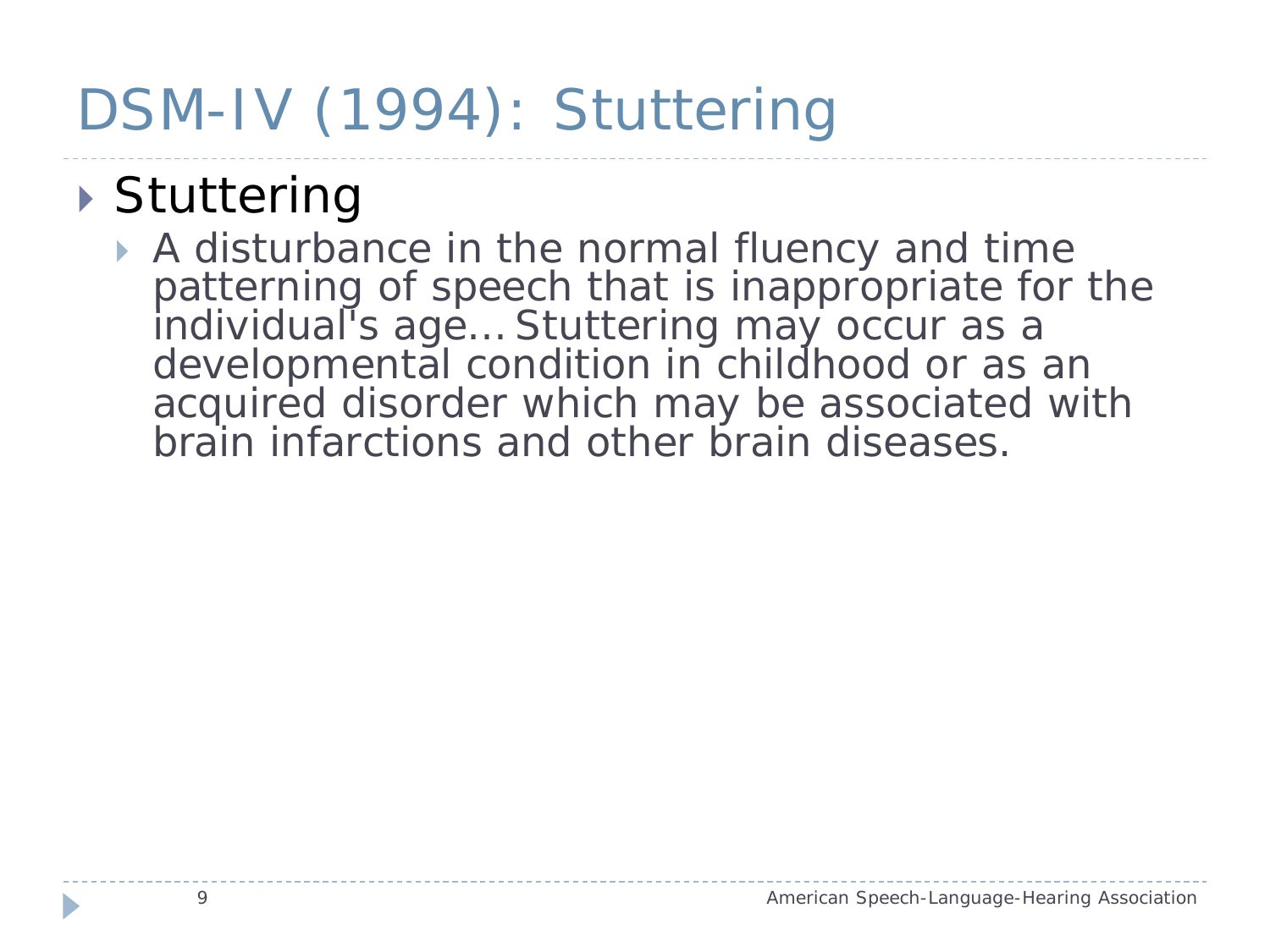# 2008 ICD-9-CM Diagnosis 307.0: **Stuttering**

- **307.0 is a specific code that can be used to** specify a diagnosis
- **▶ 307.0 contains 6 index entries**
- 307.0 excludes:
	- ▶ dysphasia ([784.5\)](http://www.icd9data.com/2008/Volume1/780-799/780-789/784/784.5.htm)
	- lisping or lalling ([307.9\)](http://www.icd9data.com/2008/Volume1/290-319/300-316/307/307.9.htm)
	- retarded development of speech [\(315.31](http://www.icd9data.com/2008/Volume1/290-319/300-316/315/315.31.htm)[-315.39](http://www.icd9data.com/2008/Volume1/290-319/300-316/315/315.39.htm))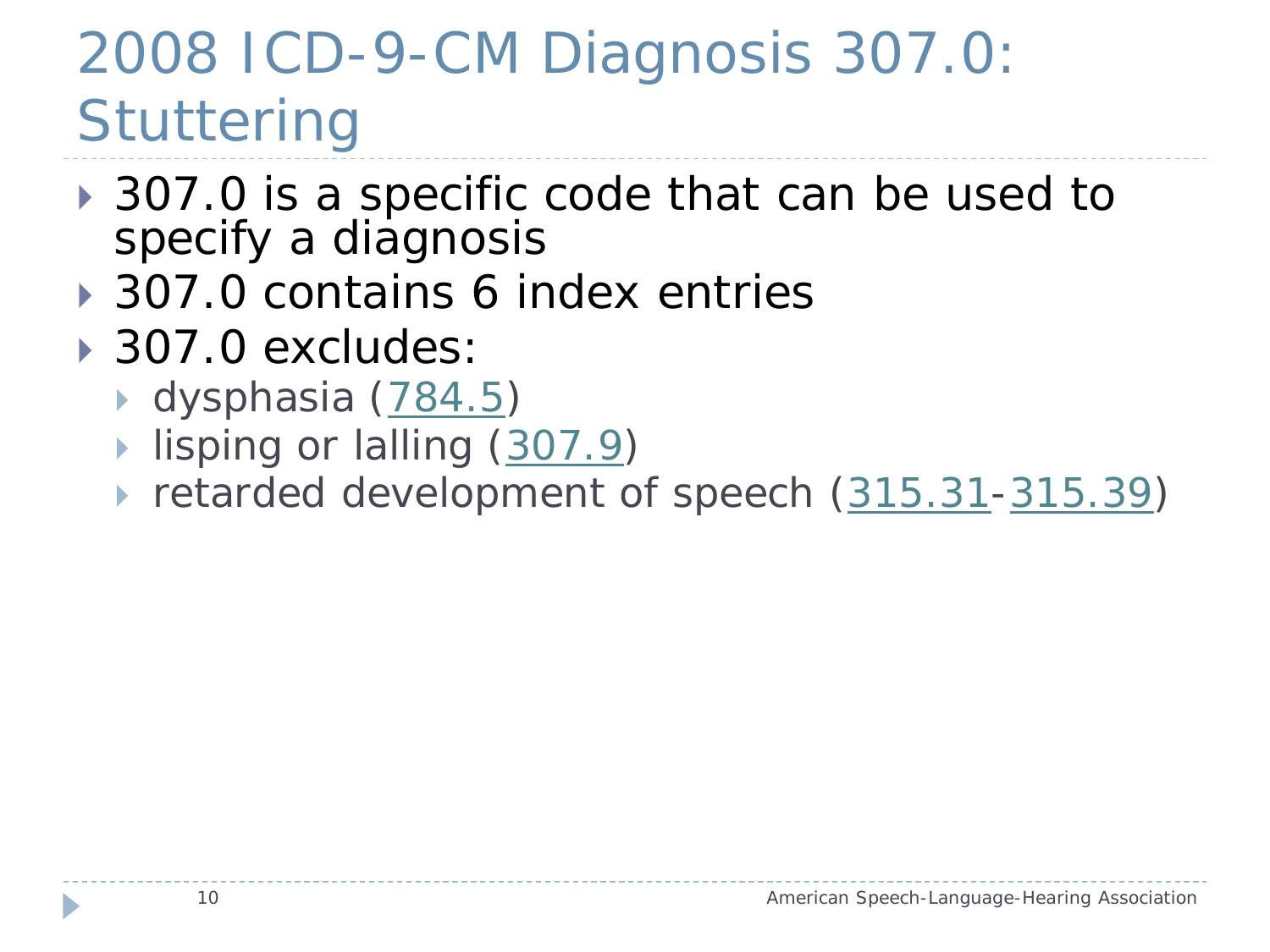#### Proposed Placement

- **Reserve code 307** for psychogenic stuttering (not part of an organic illness or other mental disorder classified elsewhere)
- **Create a new code** for unspecified speech disturbance, to include stuttering with onset in childhood (most typical presentation) in Chapter 16 Symptoms, Signs, and Ill-Defined Conditions, Section 784 Symptoms involving head and neck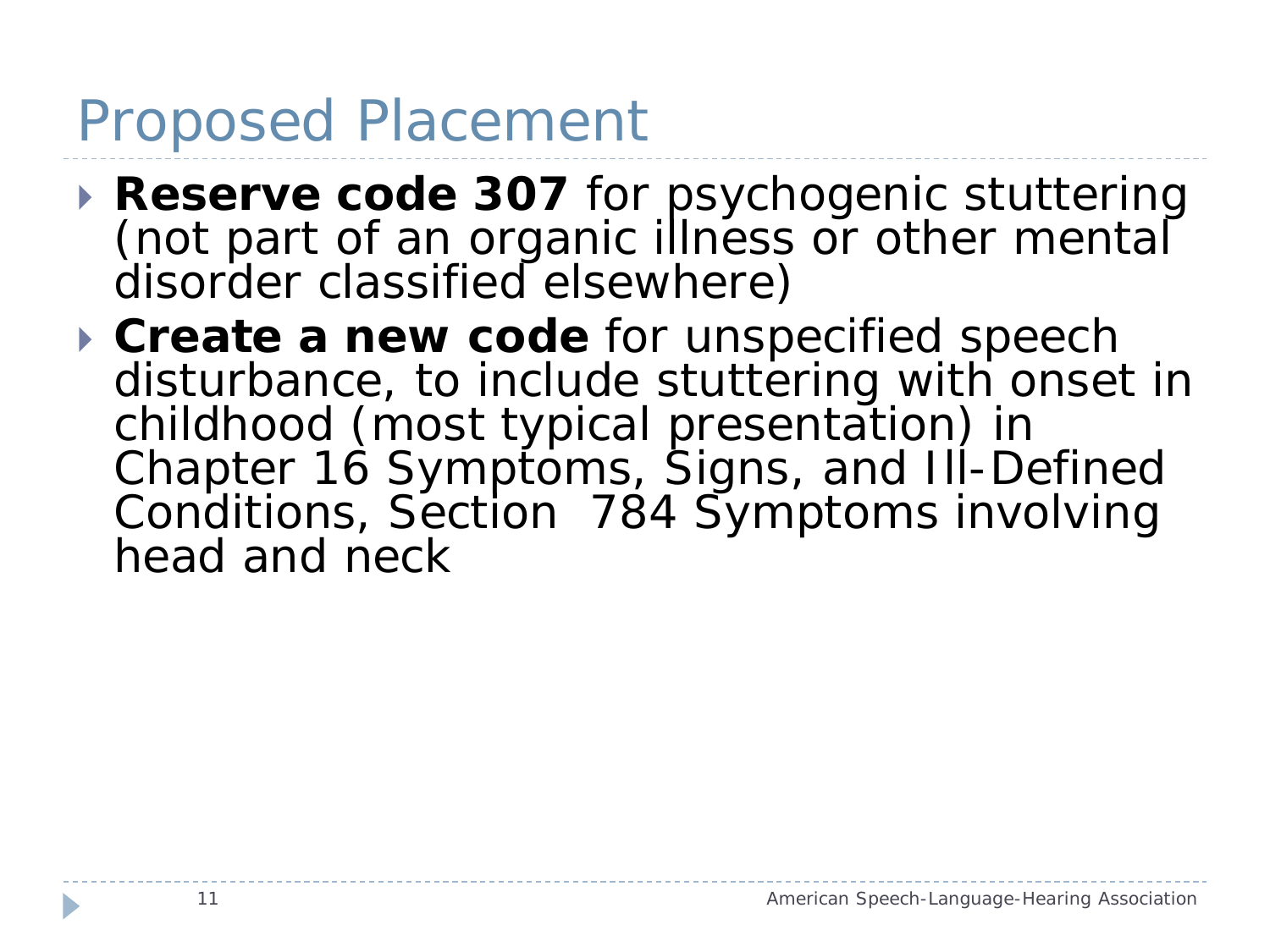# 784.50 Unspecified speech disturbance 784.51 Stuttering with onset in childhood Excludes: Psychogenic stuttering (307.0)

784.59 Other speech disturbance

Dysarthria Dysphasia Slurred speech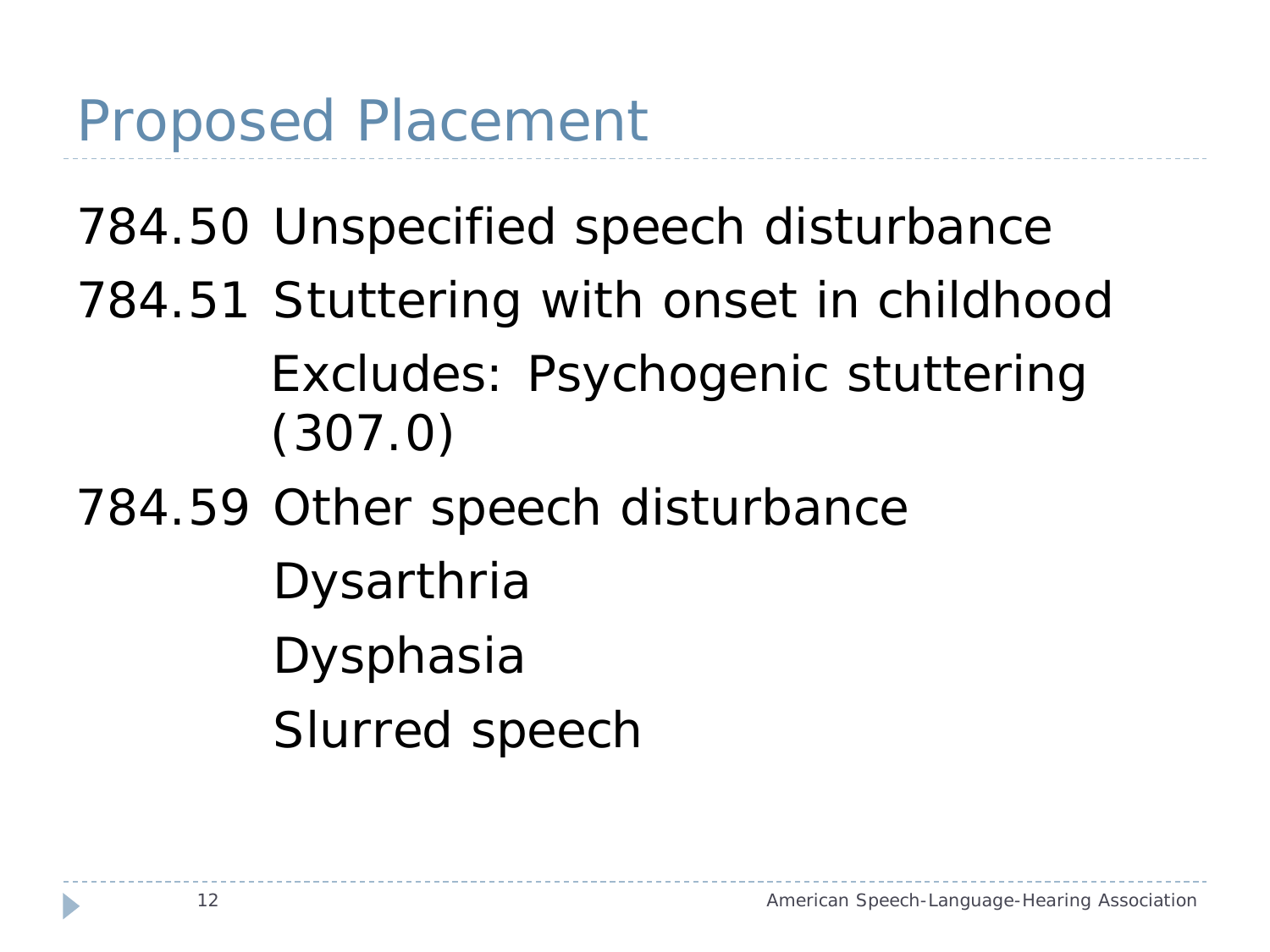#### Section 784

# Site of other speech and language disorders:

- Symptoms involving head and neck
- 784.3 Aphasia
- 784.4 Voice disturbance
	- 784.41 Aphonia
- 784.5 Unspecified Speech Disturbance Dysarthria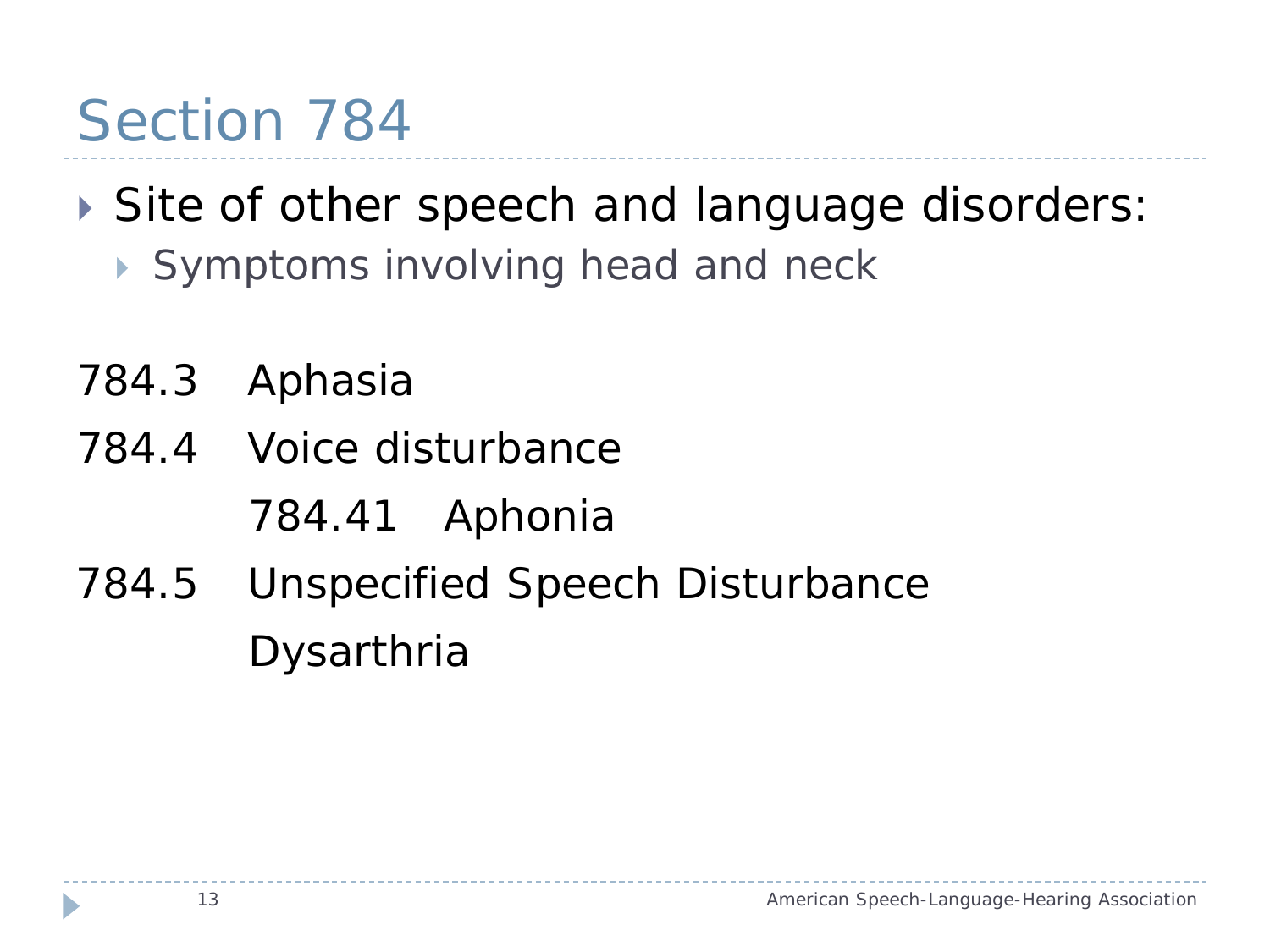# Final Recommendation

- ▶ In Chapter 7. Diseases of the Circulatory System create a code for fluency disorder due to late effect of cerebrovascular accident
- ▶ Section 438 Late effects of cerebrovascular disease
	- 438.1 Speech and language deficits 438.13 Fluency disorder due to late effect of cerebrovascular accident (NEW)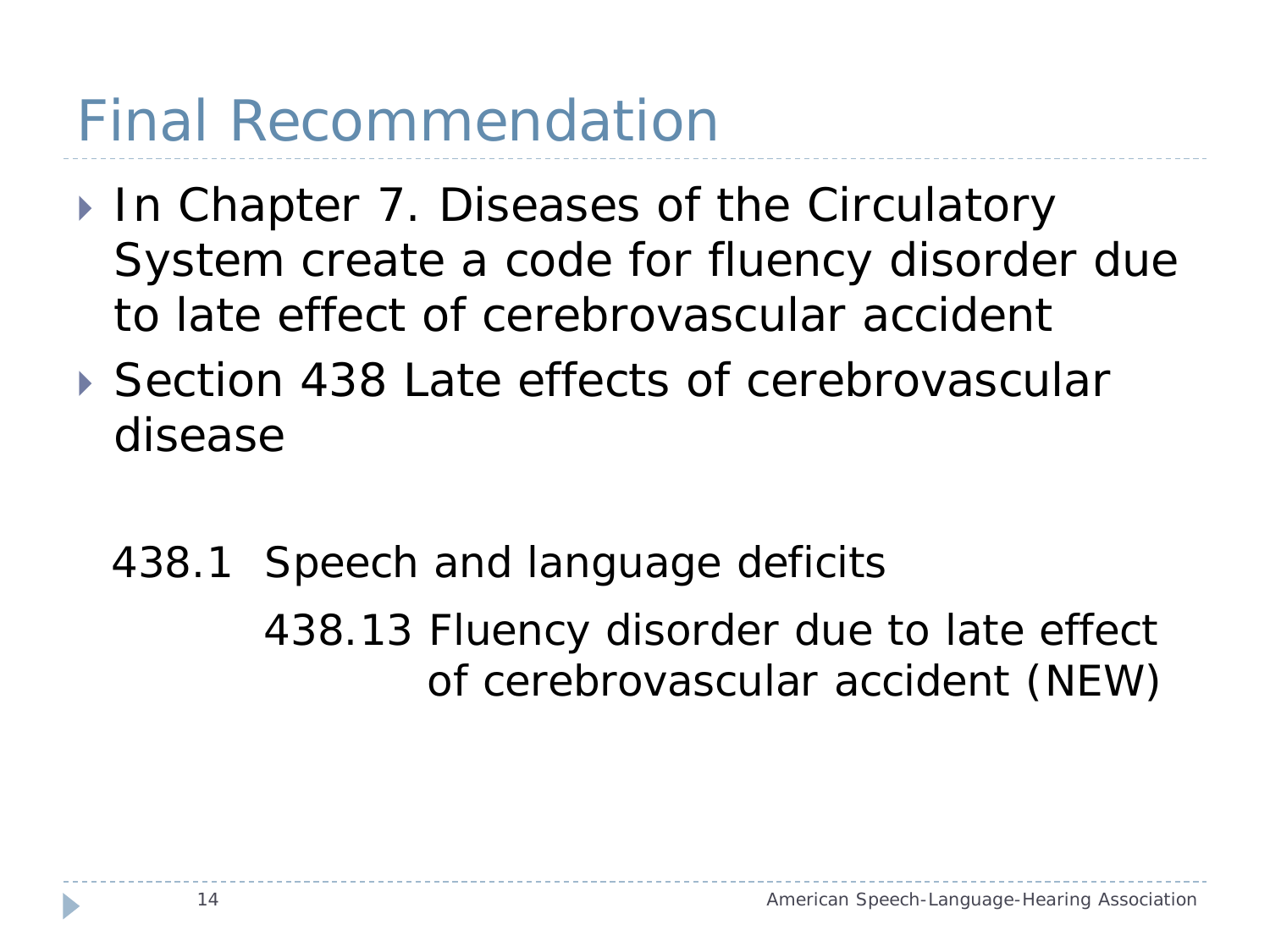#### Rationale

▶ No evidence that most stuttering reflects underlying mental pathology appropriate to **primary** code in 307.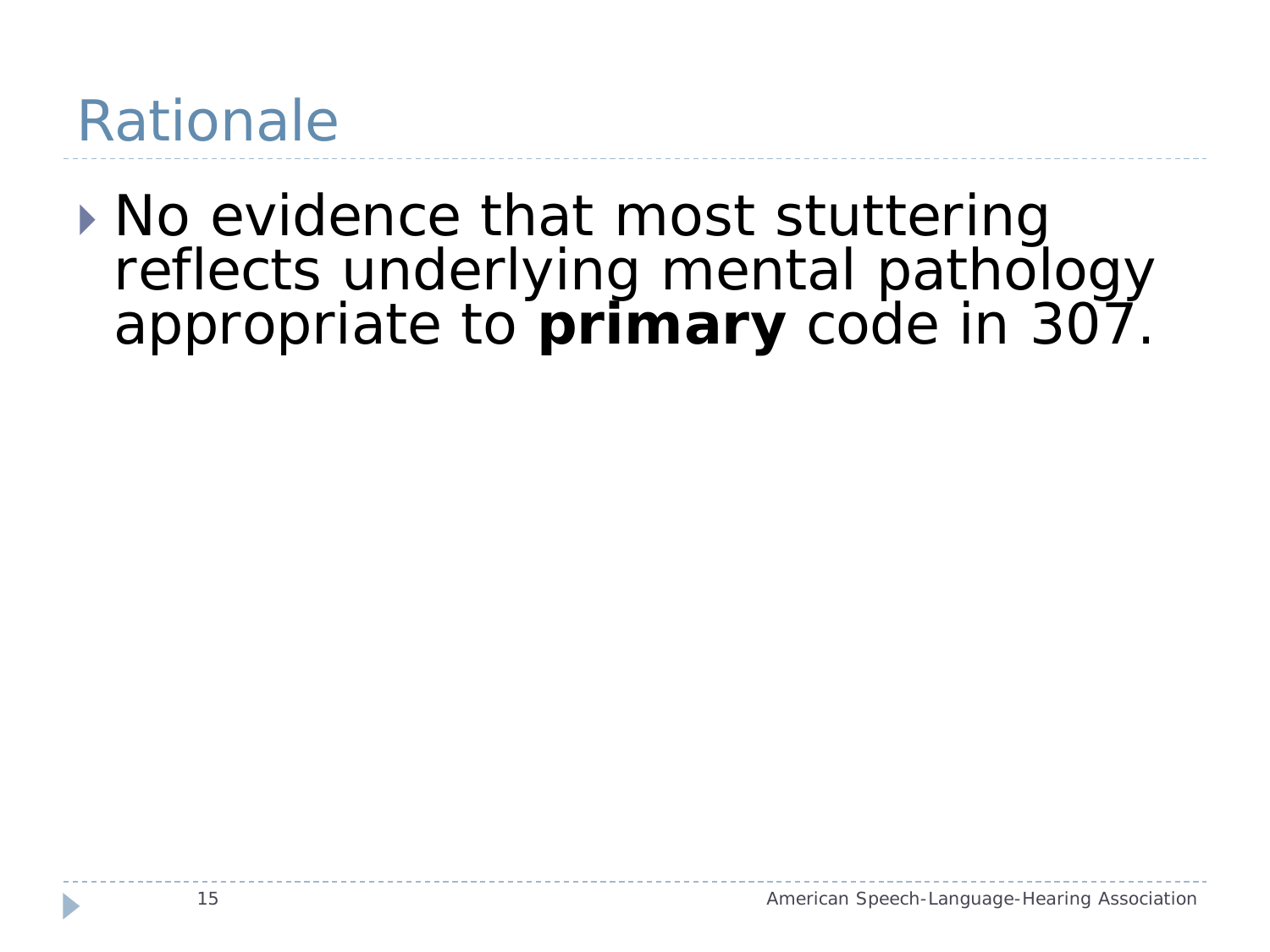# Rationale, continued

- Placement of majority of cases (~98%) in 784.5 (speech disturbance) reflects:
	- ▶ Typical profiles for primary referral for diagnosis and treatment (to speech-language pathologists; National Stuttering Association survey findings, 2002)
		- ▶ Only ~ 5% of cases appear to warrant treatment beyond thať provided by speech-language pathologists (Conture,<br>2001).
	- Evidence-based speech-language pathology treatment approaches for the remediation of symptoms (Bloodstein & Bernstein Ratner, 2008)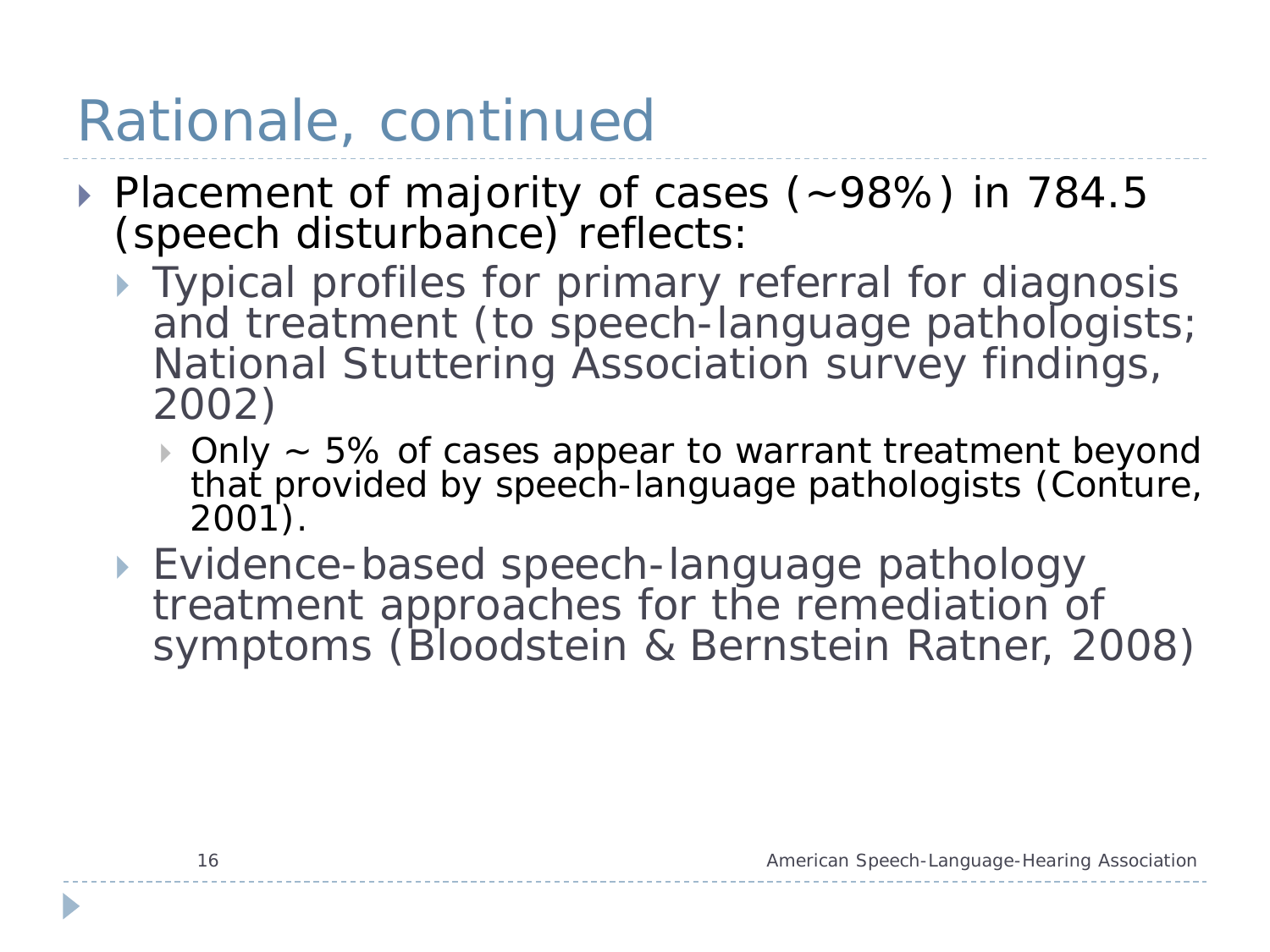## Rationale, continued

▶ Placement of stuttering subsequent to CVA (438) reflects symptom etiology and groups this condition with other, similar sequelae to cerebral vascular accidents.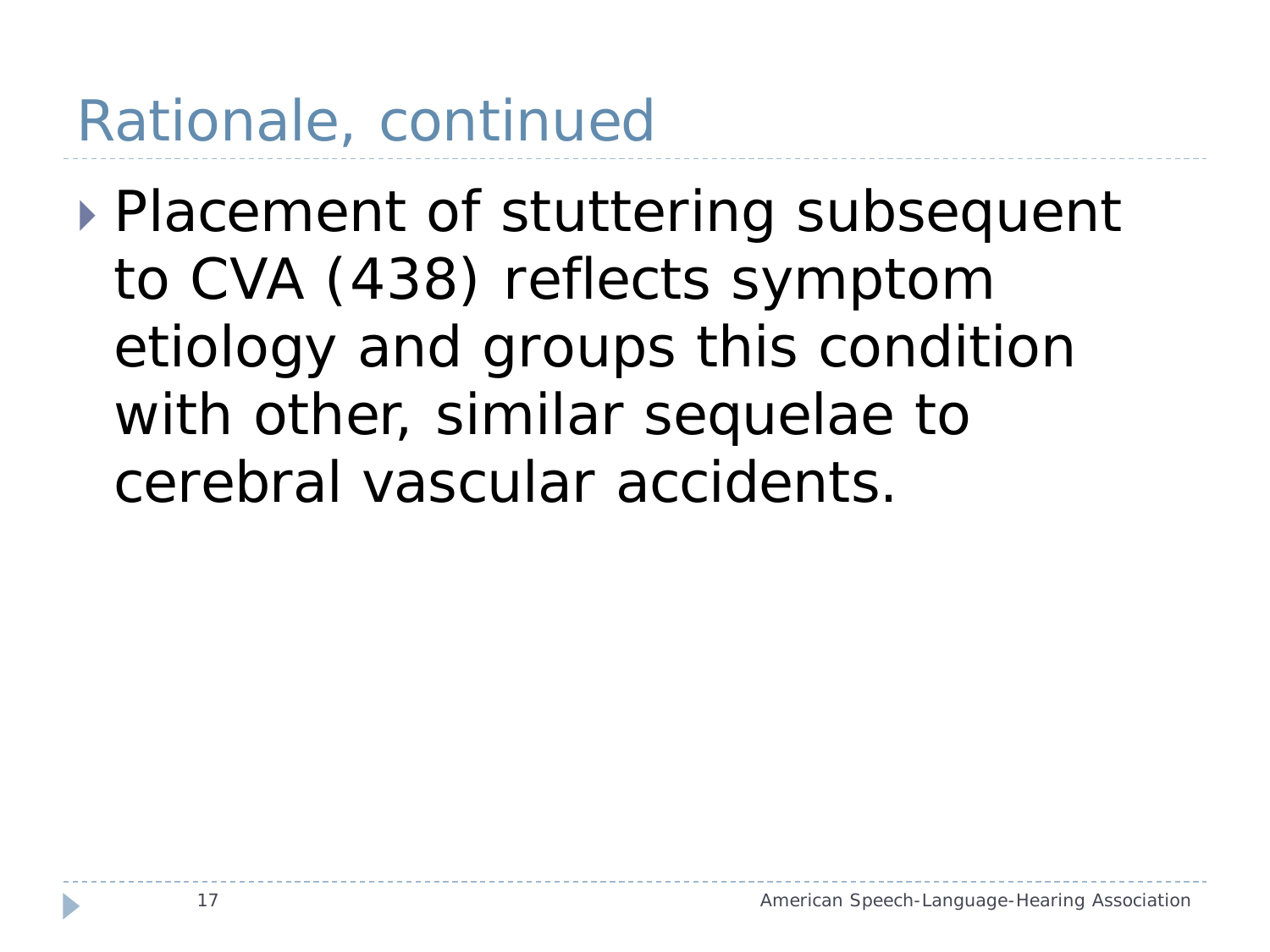- ▶ No evidence of underlying primary mental disorder in the typical case of stuttering with onset in childhood
- ▶ No evidence of effectiveness of treatments other than those utilized in speech therapy
	- In the past 20 years, out of approximately 250 published, peer-reviewed reports of stuttering treatments, only 1 involved psychotherapy (case study), while a few reported pharmacological treatments positioned as adjuncts to conventional speech therapy. Nearly all other reports involved conventional speech therapy procedures.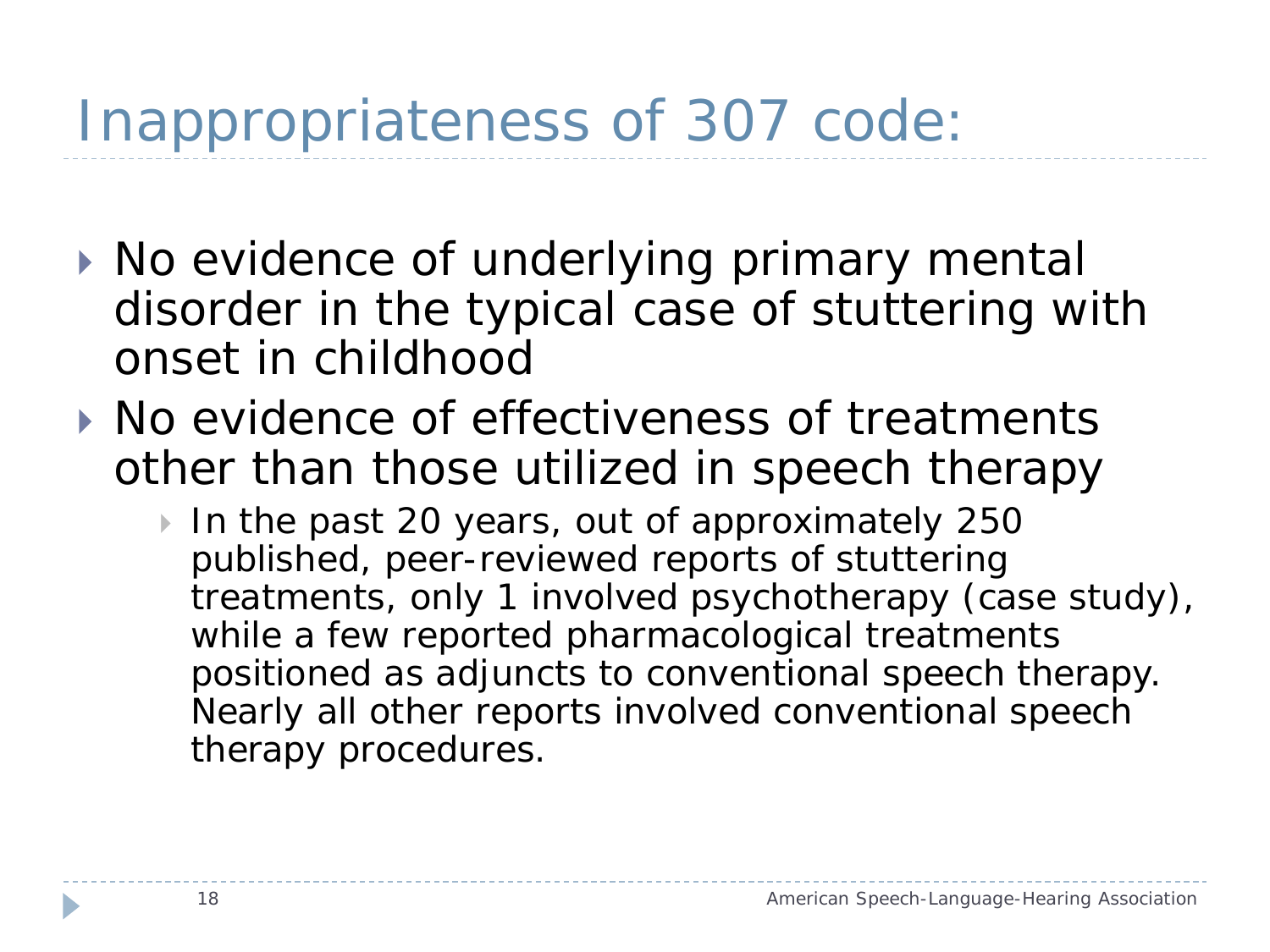#### Benefit of removing typical presentation of stuttering from Mental Disorders chapter

▶ Stuttering will be accurately classified as something other than a mental or emotional disease. The perception that it is mental or emotional is still so strong that all responsible information sources feel that they must address it and refute it in defining stuttering, as our earlier slides show.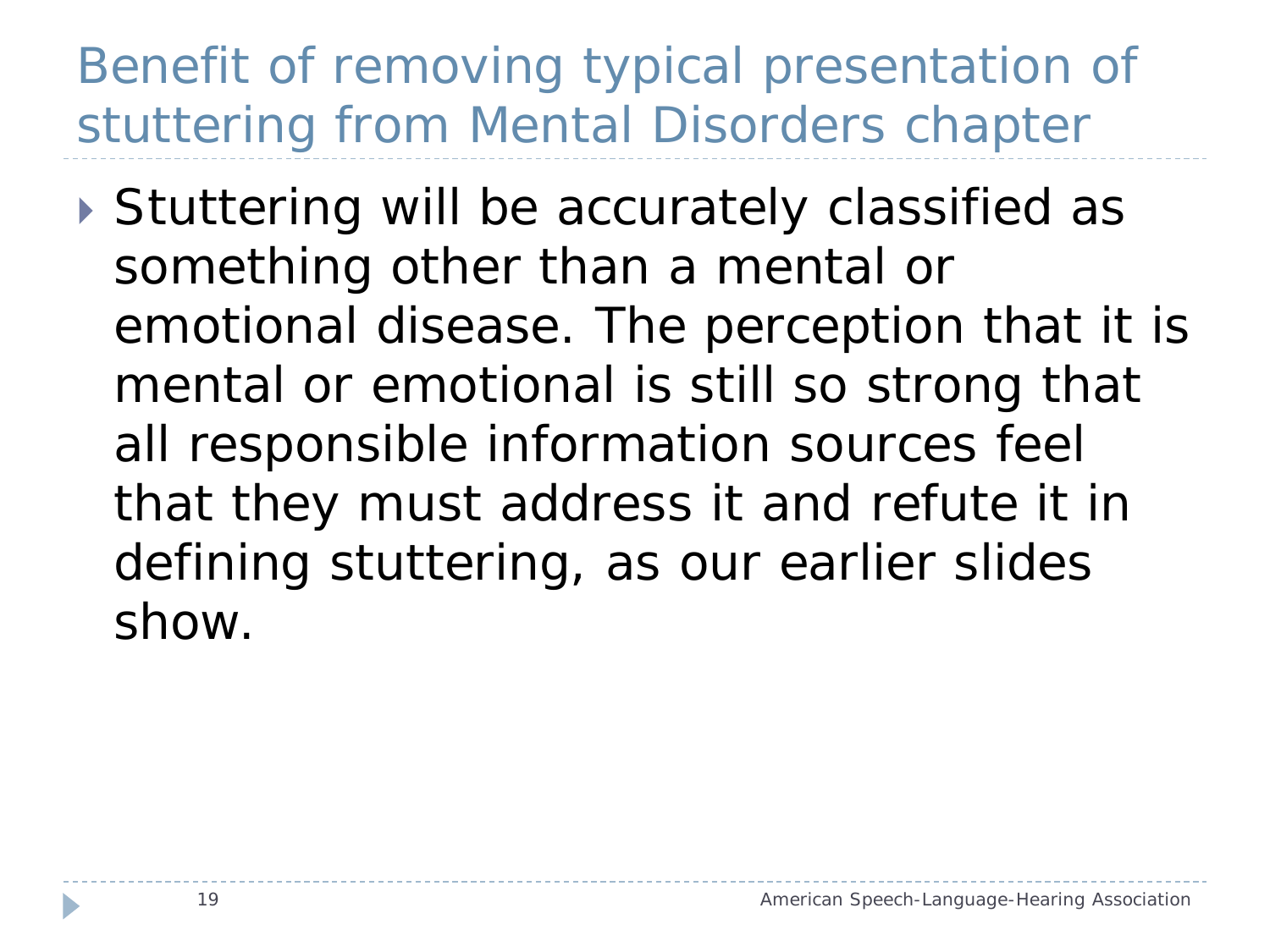#### **Benefits**

- Currently difficult to track the three distinct varieties of stuttering presentation for demographic purposes.
- Assessment and therapeutic procedures differ for the three distinct varieties of stuttering (Bloodstein & Bernstein Ratner, 2008; Manning, 2001).